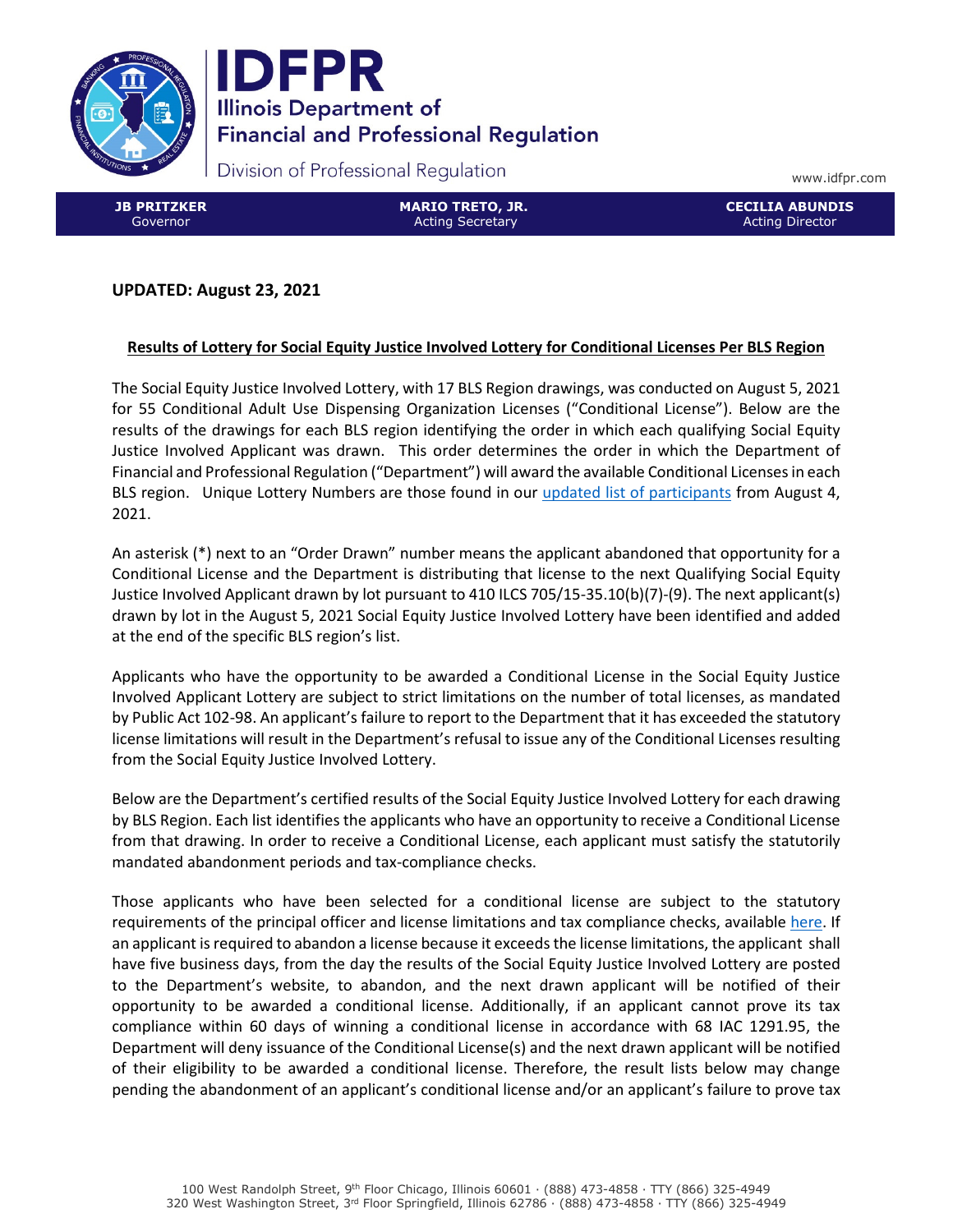compliance. This means additional applicants, whose draw order followed the abandoning applicant's order, may become an awarded applicant.

The announced conditional licenses to be awarded may be subject to change as a result of court orders or administrative review.

| Term                             | Meaning                                             |  |
|----------------------------------|-----------------------------------------------------|--|
| Unique Lottery Number            | The Unique Lottery Number is randomly assigned      |  |
|                                  | to a Unique Applicant Number. The Unique            |  |
|                                  | Lottery Number will be used to identify the results |  |
|                                  | of the lottery drawing.                             |  |
| <b>Unique Application Number</b> | A Unique Application Number was assigned to all     |  |
|                                  | applications.                                       |  |
| <b>Applicant Name</b>            | The Applicant Name reflects the entity's name as    |  |
|                                  | submitted on the original application.              |  |
| Order Drawn                      | This reflects the order in which the Unique Lottery |  |
|                                  | Numbers were drawn by the Illinois State Lottery.   |  |

### BLS Region #1 (Bloomington) 1 Conditional License Available

| <b>Order Drawn</b> | <b>Unique Lottery</b><br><b>Number</b> | <b>Unique Application</b><br><b>Number</b> | <b>Applicant Name</b>        |
|--------------------|----------------------------------------|--------------------------------------------|------------------------------|
|                    | 29                                     | 3945430                                    | <b>ILLINOIS HEALTH &amp;</b> |
|                    |                                        |                                            | WELLNESS, LLC                |

#### BLS Region #2 (Cape Girardeau) 1 Conditional License Available

| <b>Order Drawn</b> | <b>Unique Lottery</b><br><b>Number</b> | <b>Unique Application</b><br><b>Number</b> | <b>Applicant Name</b>     |
|--------------------|----------------------------------------|--------------------------------------------|---------------------------|
|                    | 40                                     | 3946378                                    | TRU ESSENCE GROUP,<br>LLC |

### BLS Region #3 (Carbondale-Marion) 1 Conditional License available

| <b>Order Drawn</b> | Unique Lottery<br><b>Number</b> | <b>Unique Application</b><br><b>Number</b> | <b>Applicant Name</b>  |
|--------------------|---------------------------------|--------------------------------------------|------------------------|
|                    | つフ                              |                                            | 3956441   IL-LUSTRIOUS |
|                    |                                 |                                            | VETERANS' UNIT II LLC  |

#### BLS Region #4 (Champaign-Urbana) 1 Conditional License available

| <b>Order Drawn</b> | <b>Unique Lottery</b><br><b>Number</b> | <b>Unique Application</b><br><b>Number</b> | <b>Applicant Name</b> |
|--------------------|----------------------------------------|--------------------------------------------|-----------------------|
|                    | 70                                     | 3947067                                    | SEQUITY VENTURES, LLC |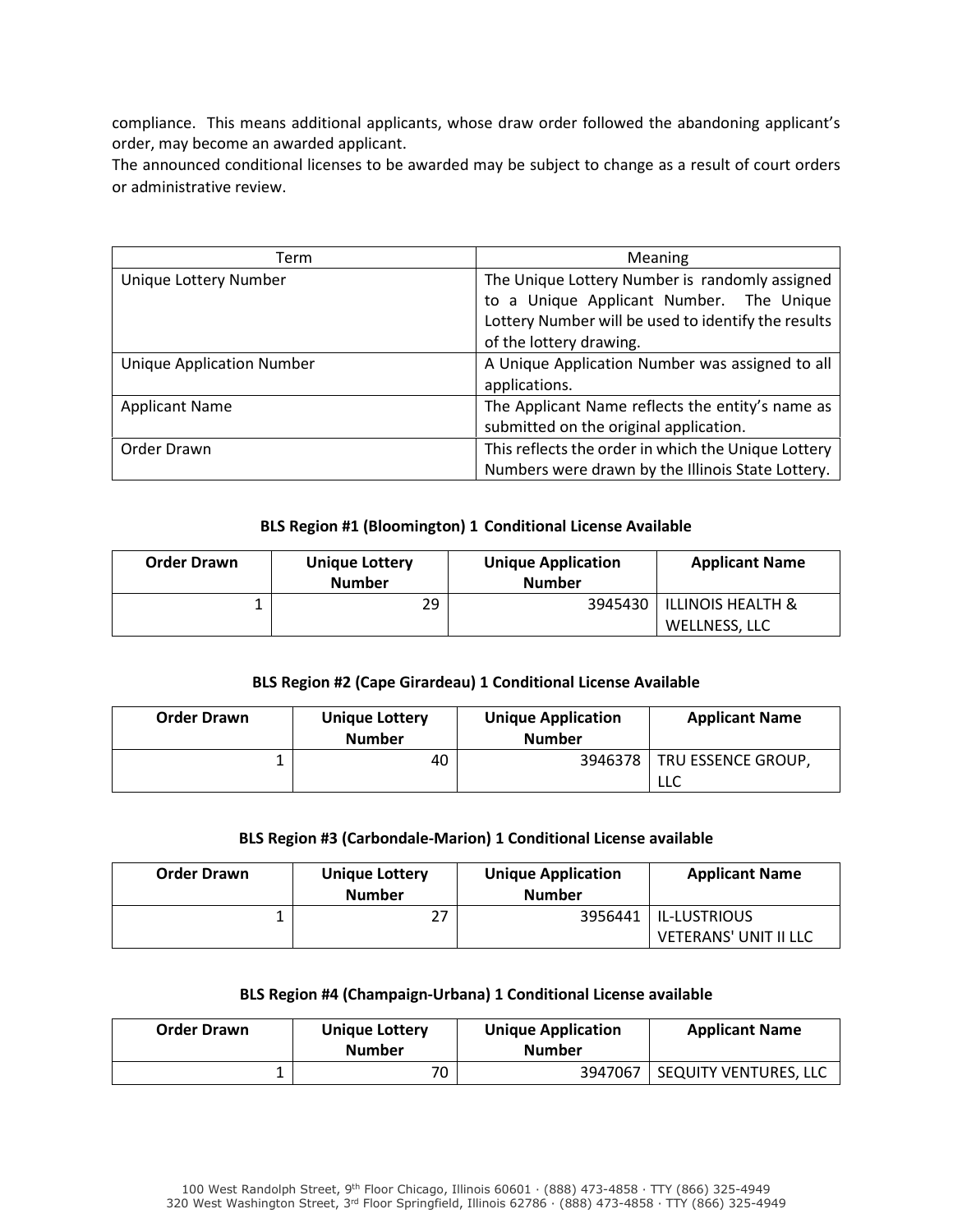| <b>Order Drawn</b> | <b>Unique Lottery</b><br><b>Number</b> | <b>Unique Application</b><br><b>Number</b> | <b>Applicant Name</b>                                                |
|--------------------|----------------------------------------|--------------------------------------------|----------------------------------------------------------------------|
| $\mathbf{1}$       | 1159                                   | 3952564                                    | MINT VENTURES LLC                                                    |
| $\overline{2}$     | 1086                                   | 3953473                                    | <b>LATINO VETERANS</b><br>HEALTH AND REVIVAL<br>LLC                  |
| 3                  | 1556                                   | 3949402                                    | THE HOMECOMING<br><b>GROUP, LLC</b>                                  |
| 4                  | 1219                                   | 3953734                                    | <b>NLJ PARTNERS LLC</b>                                              |
| 5                  | 1656                                   | 3952950                                    | VILL-OPS, INC (DBA<br>VIOLA)                                         |
| 6                  | 1634                                   | 3950018                                    | <b>VELTISTE ILLINOIS LLC</b>                                         |
| 7                  | 983                                    | 3952765                                    | ISLAND THYME, LLC.                                                   |
| 8                  | 1188                                   | 3953218                                    | MORGAN AND HOPE,<br>LLC; DBA 64 & HOPE                               |
| 9                  | 471                                    | 3951011                                    | FAMILY ROOTS, LLC                                                    |
| $*10$              | 345                                    | 3950925                                    | DEALERSHIP, LLC                                                      |
| 11                 | 1387                                   | 3948423                                    | SB IL LLC D/B/A<br><b>STARBUDS</b>                                   |
| 12                 | 861                                    | 3952426                                    | HEARTLAND LEAF, LLC                                                  |
| $*13$              | 625                                    | 3952431                                    | <b>GREEN &amp; BREADLEY,</b><br><b>LLC</b>                           |
| 14                 | 677                                    | 3952145                                    | <b>GREEN &amp; FOSTER, LLC</b>                                       |
| 15                 | 934                                    | 3951252                                    | <b>ILLINOIS CANNABIS</b><br>COMPANY, LLC                             |
| 16                 | 1290                                   | 3948137                                    | PLANET 13 ILLINOIS,<br><b>LLC</b>                                    |
| 17                 | 1349                                   | 3966035                                    | <b>RENU LLC</b>                                                      |
| 18                 | 208                                    | 3950767                                    | CANNA VENTURES, LLC                                                  |
| 19                 | 1224                                   | 3951742                                    | NMG IL 4, LLC                                                        |
| 20                 | 1603                                   | 3948387                                    | <b>TRIUMPH7</b><br>INVESTMENTS, LLC                                  |
| 21                 | 404                                    | 3952948                                    | ELLANA, LLC                                                          |
| 22                 | 610                                    | 3951363                                    | <b>GREEN &amp; BRANSFORD,</b><br><b>LLC</b>                          |
| 23                 | 1241                                   | 3953334                                    | OCEAN CAPITAL IL, INC.<br>D/B/A DR. MOODS<br><b>CANNABIS COMPANY</b> |
| 24                 | 468                                    | 3953776                                    | EUPHORIA, LLC                                                        |
| 25                 | 475                                    | 3951011                                    | <b>FAMILY ROOTS, LLC</b>                                             |
| 26                 | 632                                    | 3952431                                    | <b>GREEN &amp; BREADLEY,</b><br>LLC                                  |

# BLS Region #5 (Chicago-Naperville-Elgin) 36 Conditional Licenses Available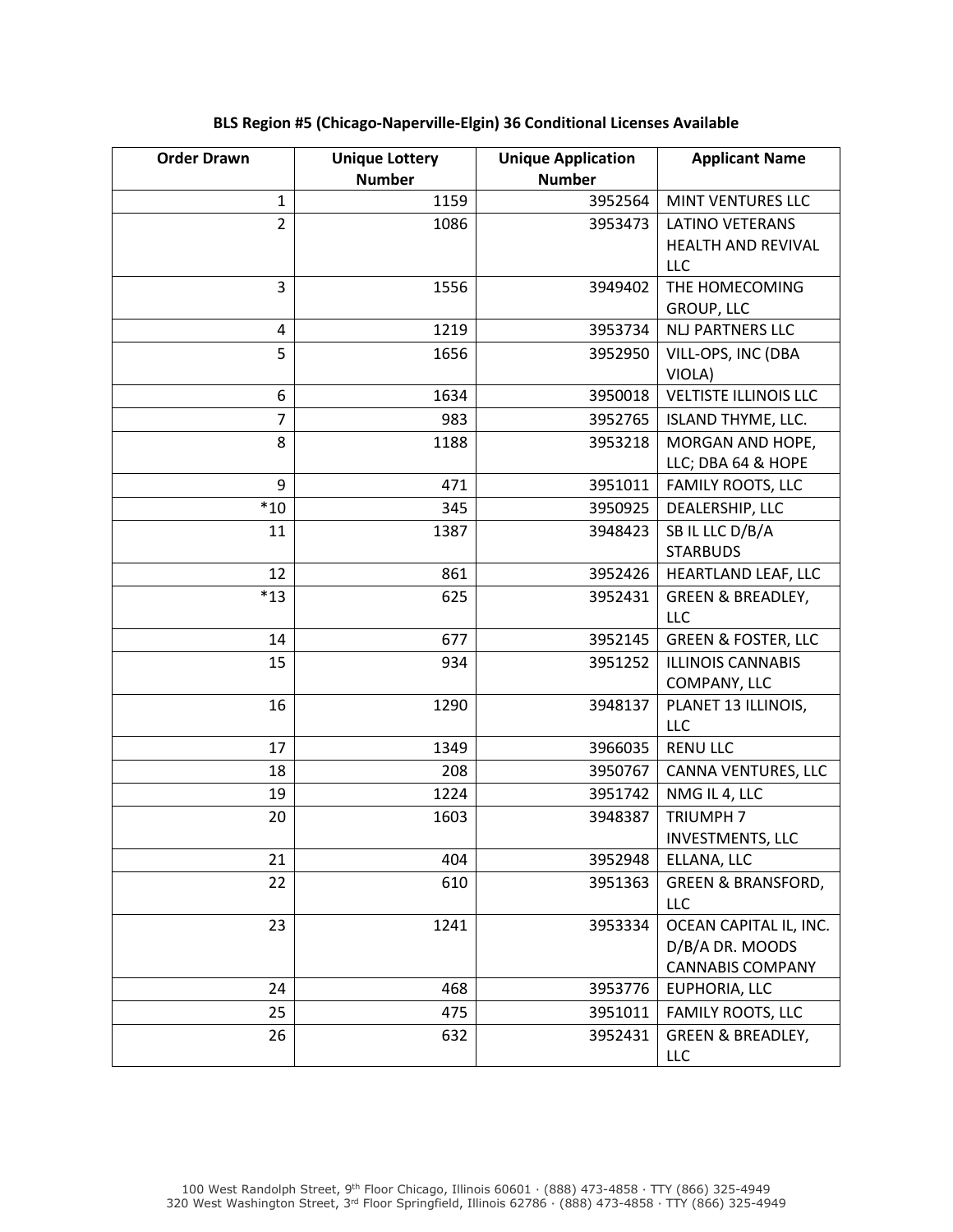| 27 | 1245 | 3953334 | OCEAN CAPITAL IL, INC.       |
|----|------|---------|------------------------------|
|    |      |         | D/B/A DR. MOODS              |
|    |      |         | <b>CANNABIS COMPANY</b>      |
| 28 | 1063 | 3953497 | <b>KWB ONE LLC</b>           |
| 29 | 1478 | 3962642 | TC APPLICO LLC               |
| 30 | 379  | 3949895 | <b>EARTH'S</b>               |
|    |      |         | DESIGNRECREATIONAL           |
|    |      |         | DISPENSARY, LLC              |
| 31 | 1378 | 3947513 | <b>RIVER BLUFF</b>           |
|    |      |         | CANNABIS, INC.               |
| 32 | 96   | 3962777 | <b>BLOUNTS&amp;MOORE</b>     |
| 33 | 967  | 3948399 | ILLINOIS WORKS, LLC          |
| 34 | 1755 | 3949801 | <b>WORLD OF WEED</b>         |
| 35 | 644  | 3952431 | <b>GREEN &amp; BREADLEY,</b> |
|    |      |         | LLC                          |
| 36 | 1221 | 3953818 | NMG IL 1, LLC                |
| 37 | 919  | 3953743 | HOLY VANA, LLC               |
| 38 | 81   | 3949768 | <b>BIO-PHARM, LLC</b>        |

#### BLS Region #6 (Danville) 1 Conditional License available

| <b>Order Drawn</b> | <b>Unique Lottery</b><br><b>Number</b> | <b>Unique Application</b><br><b>Number</b> | <b>Applicant Name</b>                         |
|--------------------|----------------------------------------|--------------------------------------------|-----------------------------------------------|
|                    | 47                                     |                                            | 3943242 SEVEN POINT OF<br><b>ILLINOIS LLC</b> |

## BLS Region #7 (Davenport-Moline-Rock Island) 1 Conditional License available

| <b>Order Drawn</b> | <b>Unique Lottery</b><br><b>Number</b> | <b>Unique Application</b><br><b>Number</b> | <b>Applicant Name</b> |
|--------------------|----------------------------------------|--------------------------------------------|-----------------------|
|                    | 15                                     | 3965189                                    | DEEPROOTZ, LLC        |

### BLS Region #8 (Decatur) 1 Conditional License available

| <b>Order Drawn</b> | <b>Unique Lottery</b><br><b>Number</b> | <b>Unique Application</b><br><b>Number</b> | <b>Applicant Name</b>              |
|--------------------|----------------------------------------|--------------------------------------------|------------------------------------|
|                    | 24                                     | 3961260                                    | ILLINOIS HEALTH &<br>WELLNESS, LLC |

## 17BLS Region #9 (Kankakee) 1 Conditional License available

| <b>Order Drawn</b> | <b>Unique Lottery</b><br><b>Number</b> | <b>Unique Application</b><br><b>Number</b> | <b>Applicant Name</b> |
|--------------------|----------------------------------------|--------------------------------------------|-----------------------|
|                    | <b>D</b> 1                             | 3960540                                    | ILLINOIS WORKS, LLC   |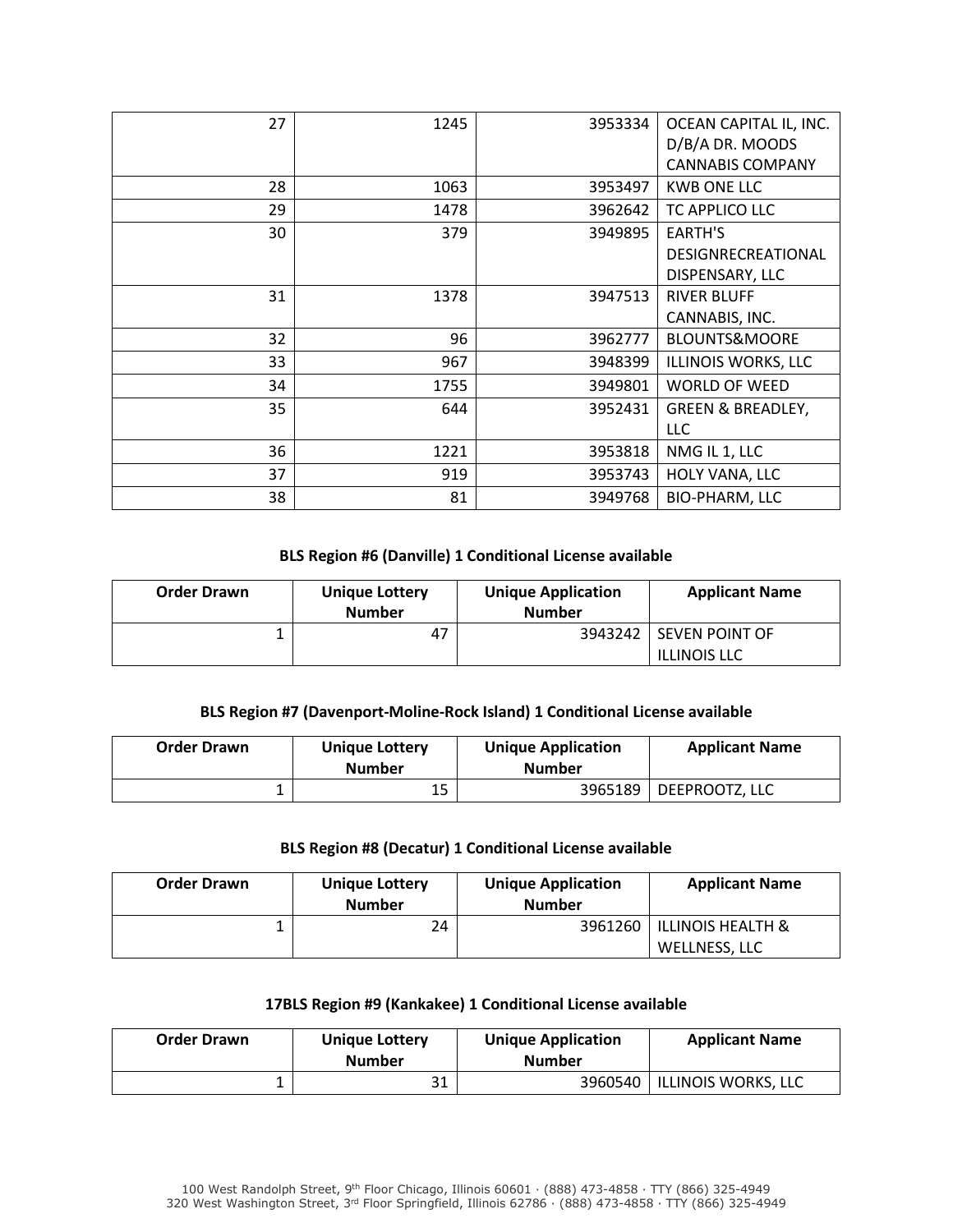### BLS Region #10 (Peoria) 2 Conditional Licenses available

| <b>Order Drawn</b> | <b>Unique Lottery</b><br><b>Number</b> | <b>Unique Application</b><br><b>Number</b> | <b>Applicant Name</b>                      |
|--------------------|----------------------------------------|--------------------------------------------|--------------------------------------------|
|                    | 62                                     | 3956035                                    | <b>GREEN SKIES - ILLINOIS I</b><br>LLC     |
|                    | 115                                    |                                            | 3955373   PROJECT EQUITY<br>ILLINOIS, INC. |

#### BLS Region #11 (Rockford) 1 Conditional License available

| <b>Order Drawn</b> | <b>Unique Lottery</b><br><b>Number</b> | <b>Unique Application</b><br><b>Number</b> | <b>Applicant Name</b> |
|--------------------|----------------------------------------|--------------------------------------------|-----------------------|
|                    | 64                                     | 3957313                                    | HEARTLAND LEAF, LLC   |

#### BLS Region #12 (St. Louis) 3 Conditional Licenses available

| <b>Order Drawn</b> | <b>Unique Lottery</b><br><b>Number</b> | <b>Unique Application</b><br><b>Number</b> | <b>Applicant Name</b>    |
|--------------------|----------------------------------------|--------------------------------------------|--------------------------|
|                    | 178                                    | 3956983                                    | TATICH 3 LLC             |
|                    | 18                                     | 3963077                                    | <b>BLOUNTS&amp;MOORE</b> |
|                    | 9                                      | 3954581                                    | AMERICANNA DREAM         |
|                    |                                        |                                            | <b>LLC</b>               |

### BLS Region #13 (Springfield) 1 Conditional License available

| <b>Order Drawn</b> | <b>Unique Lottery</b><br><b>Number</b> | <b>Unique Application</b><br><b>Number</b> | <b>Applicant Name</b>                |
|--------------------|----------------------------------------|--------------------------------------------|--------------------------------------|
|                    | b                                      | 3956386                                    | <b>BOLDEN INVESTMENTS</b><br>III LLC |

#### BLS Region #14 (Northwest Illinois nonmetropolitan) 1 Conditional License available

| <b>Order Drawn</b> | <b>Unique Lottery</b><br><b>Number</b> | <b>Unique Application</b><br><b>Number</b> | <b>Applicant Name</b> |
|--------------------|----------------------------------------|--------------------------------------------|-----------------------|
|                    | 97                                     | 3962084                                    | KAP-JG LLC            |

### BLS Region #15 (West Central Illinois nonmetropolitan) 1 Conditional License available

| <b>Order Drawn</b> | <b>Unique Lottery</b><br><b>Number</b> | <b>Unique Application</b><br><b>Number</b> | <b>Applicant Name</b>       |
|--------------------|----------------------------------------|--------------------------------------------|-----------------------------|
| $*1$               | 44                                     |                                            | 3958568   FAMILY ROOTS, LLC |
|                    | 72                                     | 3958658                                    | KUSH21 CHICAGO, LLC         |